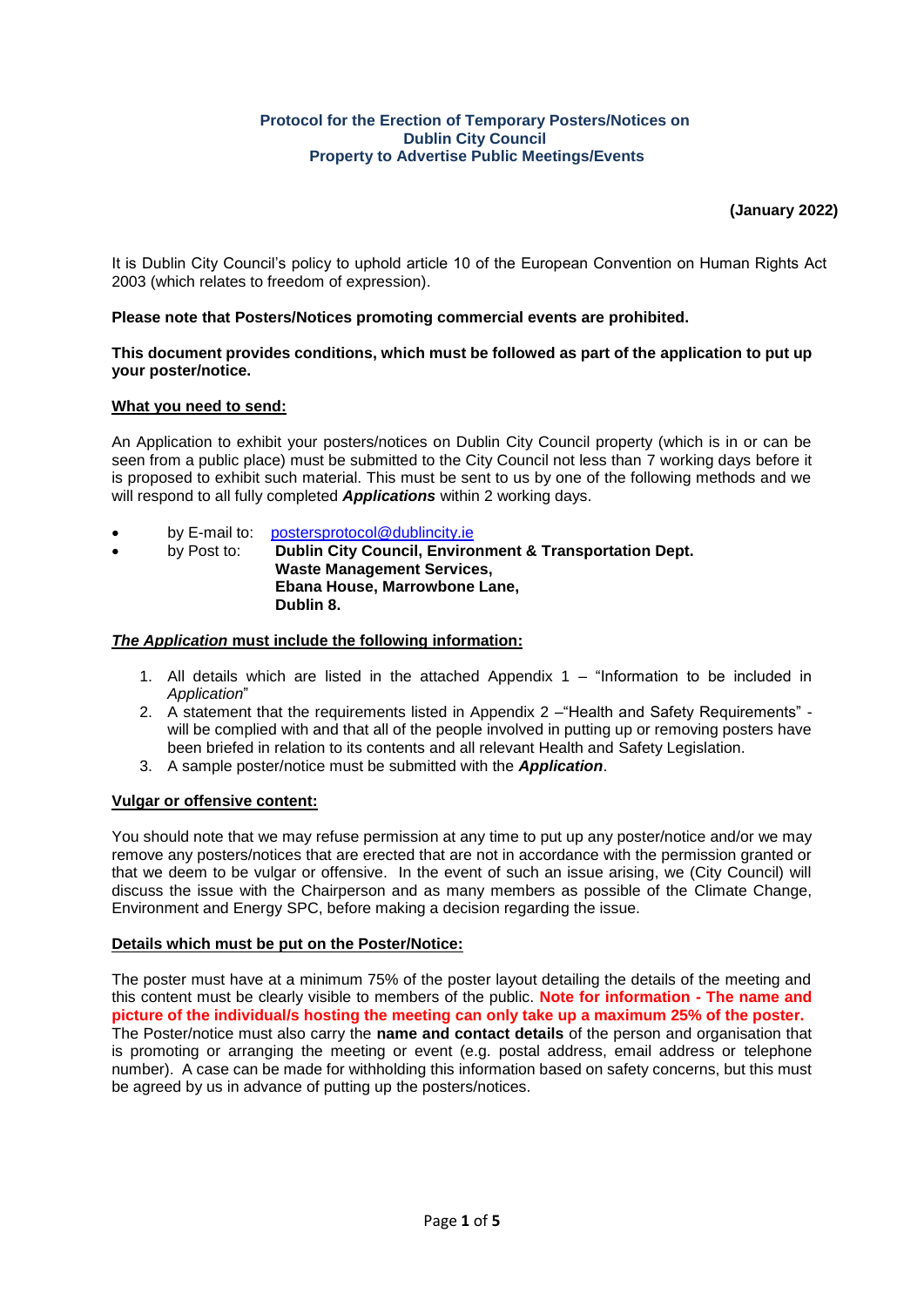## **Size and material to be used for poster/notice:**

The maximum size of the posters/notices shall be **900mmx600mm**.

All posters/notices must be made of cardboard composites or other durable recyclable materials. All posters must be put up at a minimum height of **2.3 metres and a maximum height of 4.5 metres above footpaths, cycle tracks or any area to which pedestrians have access.** 

## **When, where and how many Posters/Notices can be put up/taken down:**

A maximum of **200** posters will be permitted in respect of each event which is the subject of an application. A single poster may be displayed on any suitable lamp standard in the area where permission has been granted.

Posters/notices must not be put up on lamp standards with overhead line electricity feed, traffic signal poles, bridge parapets, overpasses, pedestrian bridges, or roadside traffic barriers.

Posters/notices erected on suitable lamp standards (without overhead electricity feed), must not obscure any statutory road signage or traffic/pedestrian signals in any way.

Posters that obscure statutory road signage or traffic/pedestrian signals will be removed.

All posters/notices must be securely fixed to posts/poles with cable ties or similar material to facilitate removal without damage to posts/poles. Adhesive substances (e.g. glue) or other binding materials may not be used. Metal fixings may not be used.

We will remove without notice any poster/notice that is not fixed securely to a post/pole. We may also remove any fallen poster/notice and issue proceedings under the Litter Pollution Acts.

Posters are not to be put up more than 7 days prior to a meeting/event and posters/notices and fixings/cable ties must be removed and recovered from all poles/posts within 7 days after the date of the meeting/event.

**We will remove authorised posters/notices remaining on display following the expiry of the 7 days referred to in the conditions above**.

**The Litter Pollution Acts provide for the issuing of an on the spot fine and/or prosecution in respect of posters/notices that are not removed within 7 days after the date of the meeting/event**.

Posters/notices will not be authorised on the following streets:

- **O'Connell Street**
- **Grafton Street**
- **Henry Street**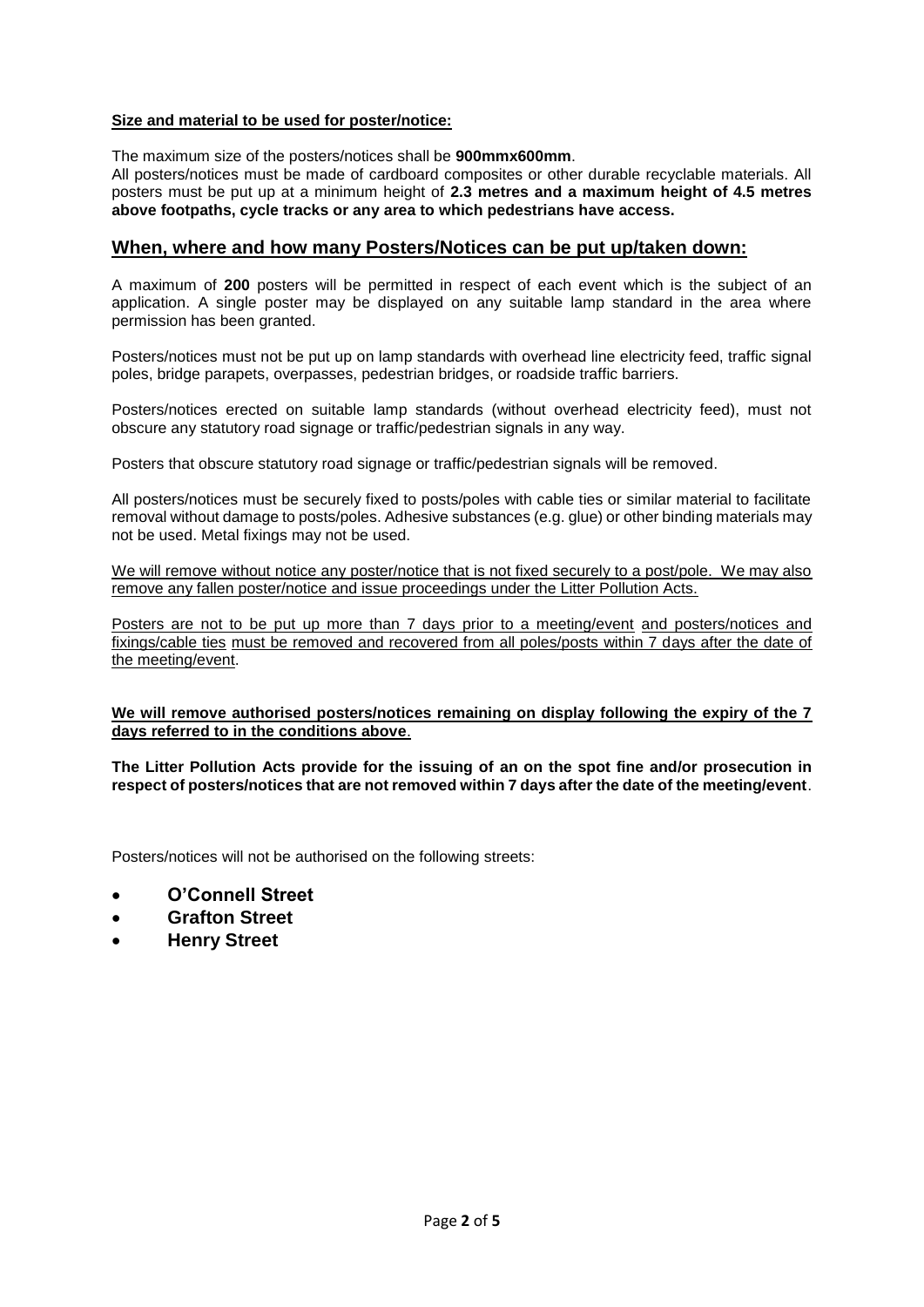# **APPENDIX 1**

# **APPLICATION TO ERECT POSTERS/NOTICES ON DUBLIN CITY COUNCIL PROPERTY.**

INFORMATION TO BE INCLUDED IN THE APPLICATION TO ERECT POSTERS/NOTICES ON DUBLIN CITY COUNCIL PROPERTY TO ADVERTISE PUBLIC MEETINGS/EVENTS

## **1. Name/Address of Person Promoting the Meeting/Event**

Name: Address: Organisation/Group: Title/Position: Function/Status of Organisation/Group:

## **2. Contact Details**

Name: Address: Telephone Number: Mobile Number: Email address:

**3. Location where Posters/Notices are to be displayed** *Please list the streets in which you intend to display/exhibit your posters/notices.*

*4. Number of posters/notices (approx.) to be displayed (Max 200)*

### *5. Date of Meeting/Event*

- *6. Copy of poster enclosed*
- *7. Date on which you wish to commence putting up the posters/notices (Posters/notices may not be put up more than 7 days prior to the date of Meeting/event):*

## *8.* **Confirmation:**

*I confirm that: (a) I shall adhere to the City Council's Posters Protocol. (b I have read the Health & Safety Document. (c) I have briefed all of the people involved in putting up and taking down posters/notices about the contents and all other relevant Health and Safety issues.*

**Signature: \_\_\_\_\_\_\_\_\_\_\_\_\_\_\_\_\_\_\_\_\_\_\_**

 **Date: \_\_\_\_\_\_\_\_\_\_\_\_\_\_\_\_\_\_\_\_\_\_\_**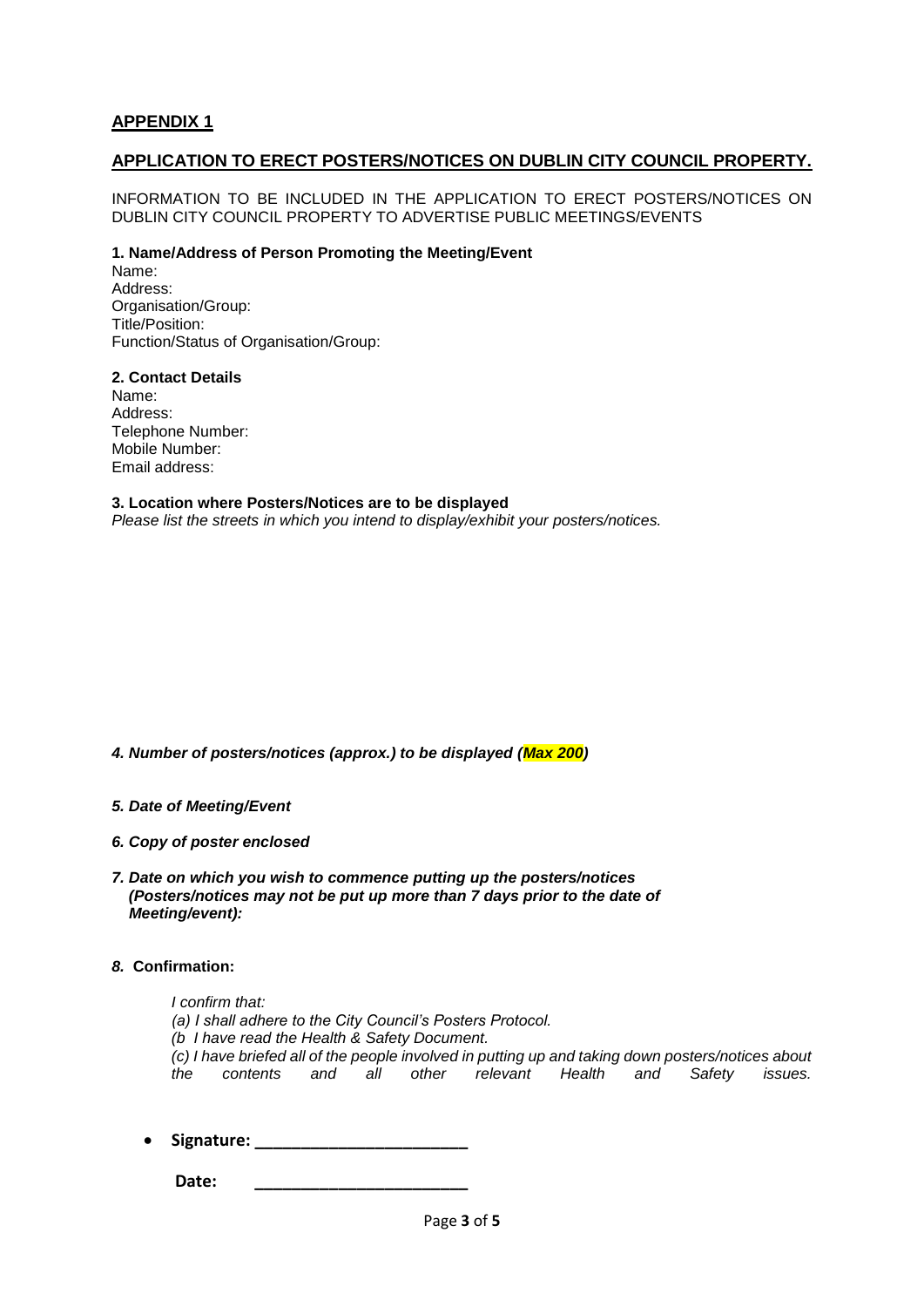## **\_\_\_\_\_\_\_\_\_\_\_\_\_\_\_\_\_\_\_\_\_\_\_\_\_\_\_\_\_\_\_\_\_\_\_\_\_\_\_\_\_\_\_\_\_\_\_\_\_\_\_\_\_\_\_\_\_\_\_\_\_ APPENDIX 2 - HEALTH AND SAFETY INFORMATION SHEET**

# *In relation to the erection and removal of posters/notices*

The main hazard associated with putting up posters/notices etc. is that someone may fall from a height. This commonly results in death or serious injury to the person working on the elevated access work equipment (e.g. Ladder) and, in some cases, physical injury to those in the immediate area. Most of these hazards arise from the following groups of hazards:

Incorrect specification, poor maintenance, electric shock, manual handling injuries, traffic hazards, slips, trips and falls, falling objects /material.

# **Any person involved in putting up or removing posters/notices etc. on Dublin City Council property must be suitably trained and be fully able to work at heights.**

An employer/person who requires the use of elevated access equipment, e.g. ladder, shall be responsible for the following:

- The correct selection, use and maintenance of the elevated access equipment they use.
- That work at height is properly planned, appropriately supervised and carried out in a manner that is, so far as is reasonably practicable, safe and without risk to health.
- That work at height is carried out only when weather conditions do not jeopardise the safety and health of employees or other persons.
- That work is not carried out at height unless it is reasonably practicable to do so safely and without risk to health.
- Take suitable and sufficient measures to prevent an employee or other person falling a distance liable to cause personal injury.
- Take suitable and sufficient measures to prevent equipment, tools, materials or other objects falling a distance liable to cause injury to persons or damage to property.
- Provide appropriate training and instruction or take additional suitable and sufficient measures to prevent, so far as is practicable, any employee or another person falling a distance liable to cause personal injury.

Any surface upon which a ladder rests shall be stable, firm, of sufficient strength and of suitable composition to support safely the ladder, so that the ladders rungs or steps and any loading intended to be placed on it remain horizontal.